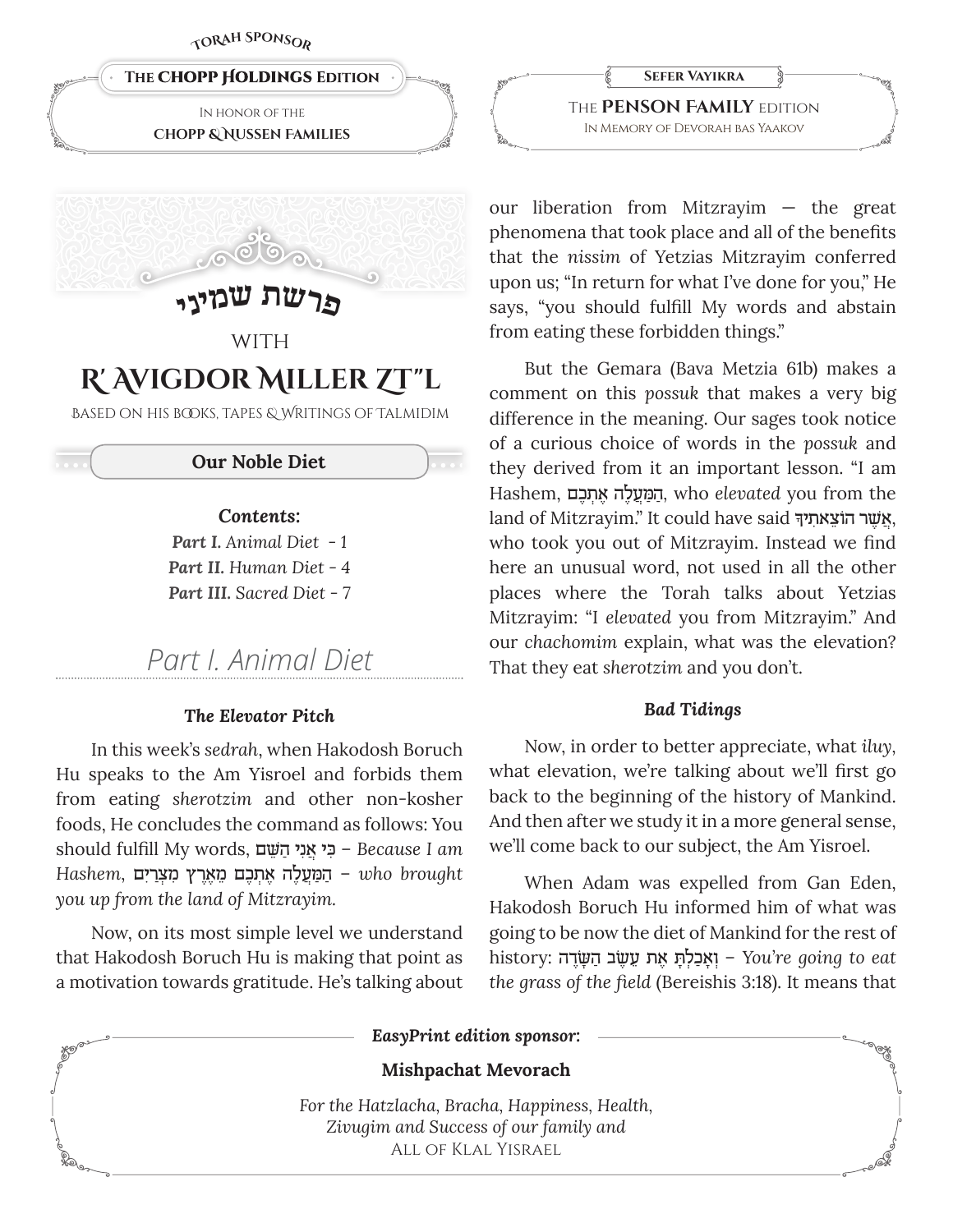from now on your food will be available to you in the gardens and the fields.

Now, our sages (Pesachim 118a) tell us that when Adam heard that decree, he was far from happy. בִּשְׁעָה שֵׁאֲמַר הַקָּרוֹשׁ בָרוּךְ הוּא לַאַדָם וְאַכַלְתָּ אֶת שעב הַשַׂרָה – When Adam was told that from now on his diet would be the grass of the field, וַלְגוּ עֵינַיו דְּמַעוֹת - his eyes flowed with tears; he wept copiously begging Hashem to reverse the decree.

## 'All You Can Eat' Special

Now, we have to understand why Adam complained about this *gezeirah*. Actually he should have accepted it with joy because he was being offered now an extraordinary opportunity. "You will eat grass of the field," meant that grass would henceforth fulfill all the desires of man's palate. And not only would man's taste buds be satisfied but grass would also provide him with all of the vitamins and minerals he needs. Our bodies would be accommodated now to chewing vegetable fibers and our digestive properties would adjust to the task of deriving nourishment from grass.

That would have been a glorious opportunity for Mankind! Adam is being offered now a life of leisure because it wouldn't be necessary to toil for his sustenance. Grass you don't have to plant; it's supplied by Hashem. Like it states in the Chumash, ן יוֹנַתַתִּי עֵשֶׂב בִּשַׂדְךָ – I'll give grass in the fields (Devarim 11:15). That's why grass is rhizomes; it grows from roots that remain over winter in the ground. It's not seeds that you have to plant. Some grass grows from seeds but they fall in abundance and they lie in the ground and in the springtime it comes up by itself.

Grass is free and abundant. Nobody plants grass except the man who wants to have a fancy front yard - if you want it planted in a special place then you have to order it from the landscaper but ordinarily, if you walk out into the fields, there's plenty of grass.

And so, all men would be free to sit in kollel all day, and whenever his wife says to him, "What are we going to feed the children if you're sitting with your books all day?", so he says, "Let's go." And he takes her out in the backyard, "Here! Eat to your heart's delight! All you want!"

# **Content Cows and Crying**

Grain, on the other hand, requires a lot of work before you're ready to eat it. Bread doesn't grow. It's a whole process. It's very hard work to plow! Even looking at somebody plowing makes you tired. Back and forth all day long and the next day and the next day. Today even with diesel machines you see it's a heavy job. And then there's the sowing and harvesting and sheathing and winnowing. It's a very big job!

But grass, if you're equipped to eat grass, then it's the simplest matter in the world. Cows don't have to go to the bakery. Cows don't have to go to the grocery store; they don't have to slave away all week at a job from 9 to 5. Their parnassah comes easy. And so, if Adam would have remained with the first proposition, with that gezeirah of "You shall eat grass," he could have lived a life of ease and devoted his entire career to ruchnivus, to making progress. He would have lived a happy and successful existence.

And yet we're told that Adam wept when he heard the decree. Not only he wept. זְלְגוּ עֵינָיו דְּמָעוֹת - His eyes flowed with tears! It means that tears rained down his cheeks and he begged the Almighty not to give him this gift! And we don't understand that at all! Because to be physically satisfied with grass, to get all the vitamins and nutrients that we need from grass, what could be better?

# **Fighting For the Truth**

And so let's listen in to Adam's words and maybe we'll be able to understand a little better. Here's what he said: He cried and he said, אני וחמורי באבל באָבוס אַחָד - "Shall I and my donkey eat from the same trough, from the same foodbox?"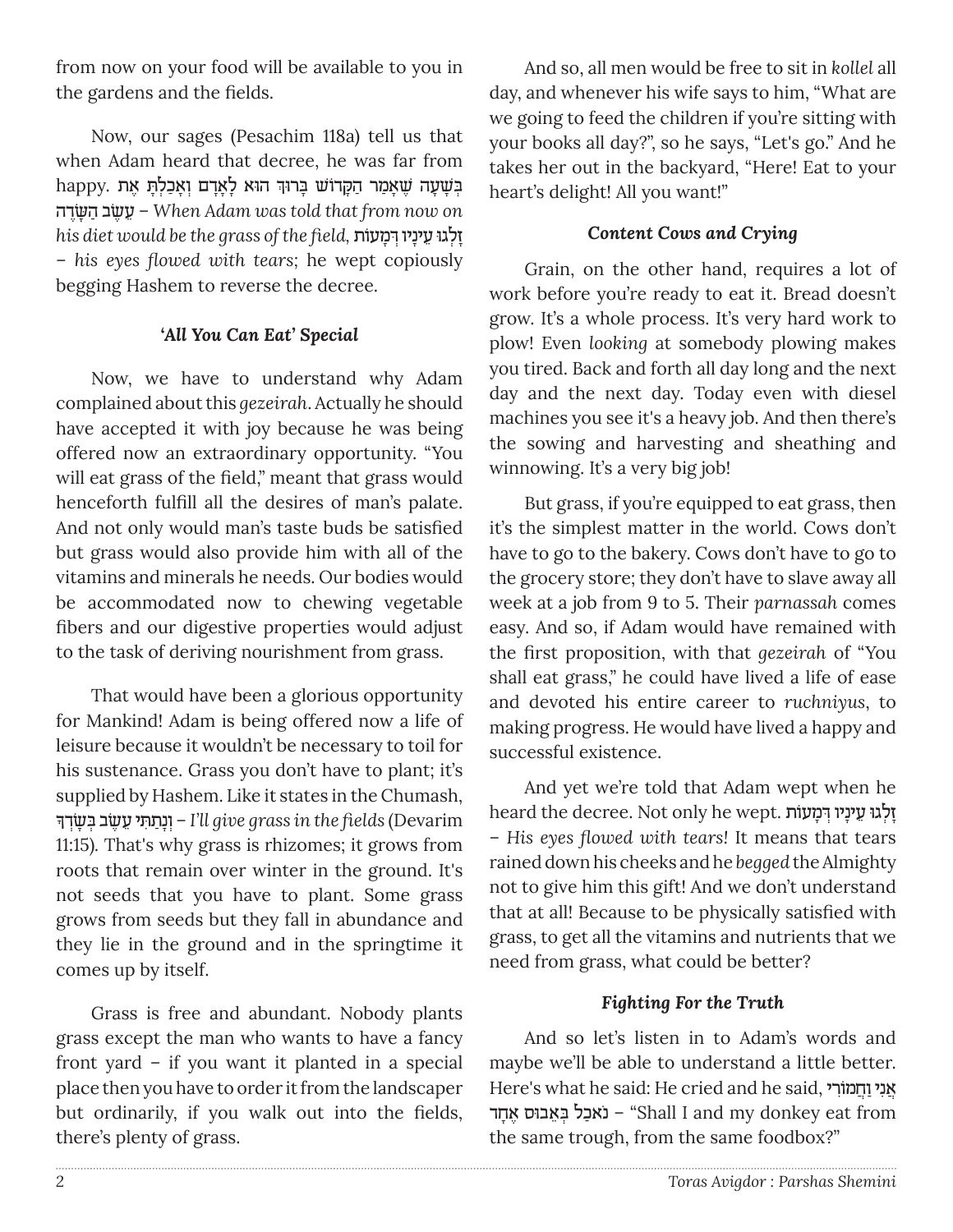It means that when Adam would go out to the backyard for breakfast and he would bend over to partake of the grass of the field he would hear somebody rustling nearby; he would look over his shoulder and he would see his donkey is doing the same thing as him, eating the same breakfast. His donkey is eating side by side with him!

"My donkey and I should eat the same breakfast?! If that's the price then I don't want it!"

There was a very important principle involved here; it's the principle of the dignity of man. Man was created *b'tzelem Elokim,* in the image of Hashem and if he's going to eat side by side with his animals, the same diet, then it is a frontal attack on this foundational truth of the greatness of mankind.

Adam was fiercely protective of his peculiar status because he knew more than anybody else what it meant to be an Adam. "The image of Hashem" – we say the words, but we are very far from coming anywhere near appreciating the meaning. But Adam, the first one created at the hands of the Creator, he understood what it meant.

### *Rescinding the Decree*

There's nothing in the universe like man. Man is not an animal – man is an angel. It's a *malach* who is encased in *batei chomer*, an angel that dwells in the clay habitation of a body. Man is *not* a body. He is much greater than a body; the truth is he is greater even than the *malachim*.

And so, it was enough indignity that he was sentenced to live in a human body, in a house of clay, but to be reduced to the status of the beasts of the field?! That would be to him the greatest heartache.

Now this doesn't mean if Adam would eat grass that therefore he has surrendered his distinction. He's still Adam even if he's eating grass alongside his donkey; his *neshama* is still a *neshama* and he is still unequaled in the universe.

But there's a principle here and that principle is not only to be unique in the universe, not only to be distinguished, *but always to remember that you are unique, never to forget that you are distinguished.* That's what's most important!

And therefore Adam's dignity was to him paramount. And he therefore wept bitterly that this decree should be rescinded, that Hakodosh Boruch Hu should withdraw this proposition that he should have to live off of grass.

### *The Distinct Diet*

And he wept until Hakodosh Boruch Hu said to him, "Alright! I accept your protest and I am going to give you a different menu; I'm going to give you an elite diet, only aristocrats will have it, ָonly mankind. בְּזֵעַת אַפֶּיךָ תֹּאכַל לֶחֶם . You are going to eat bread."

Bread! Bread is unusual. No creature in the universe has bread except man. Do you know why? Because it's a dignity to eat bread. It's a mark of distinction.

When Adam heard that, נתקררה דעתו - so his mind was calmed. He was satisfied. Because that's a demonstration that there's nobody in the universe that can compare to me. I am reminded that I am the *tzelem Elokim* and I and my children forever will always have an *ois*, a testimonial that we are not animals! That we should never sink to the level of animals in behavior, in morals, in *derech eretz*, in our attitude towards the world.

And so we see that the diet of Adam HaRishon was a very important part of his world *hashkafa*. It was an important foundation for his awareness of the truths of the Torah and his knowledge of who he was.

### *Distinct from Donkeys*

Today most of Mankind has forgotten this great lesson. And that's why today the donkey is already catching up with us! And I'm afraid he's going ahead of us already because what human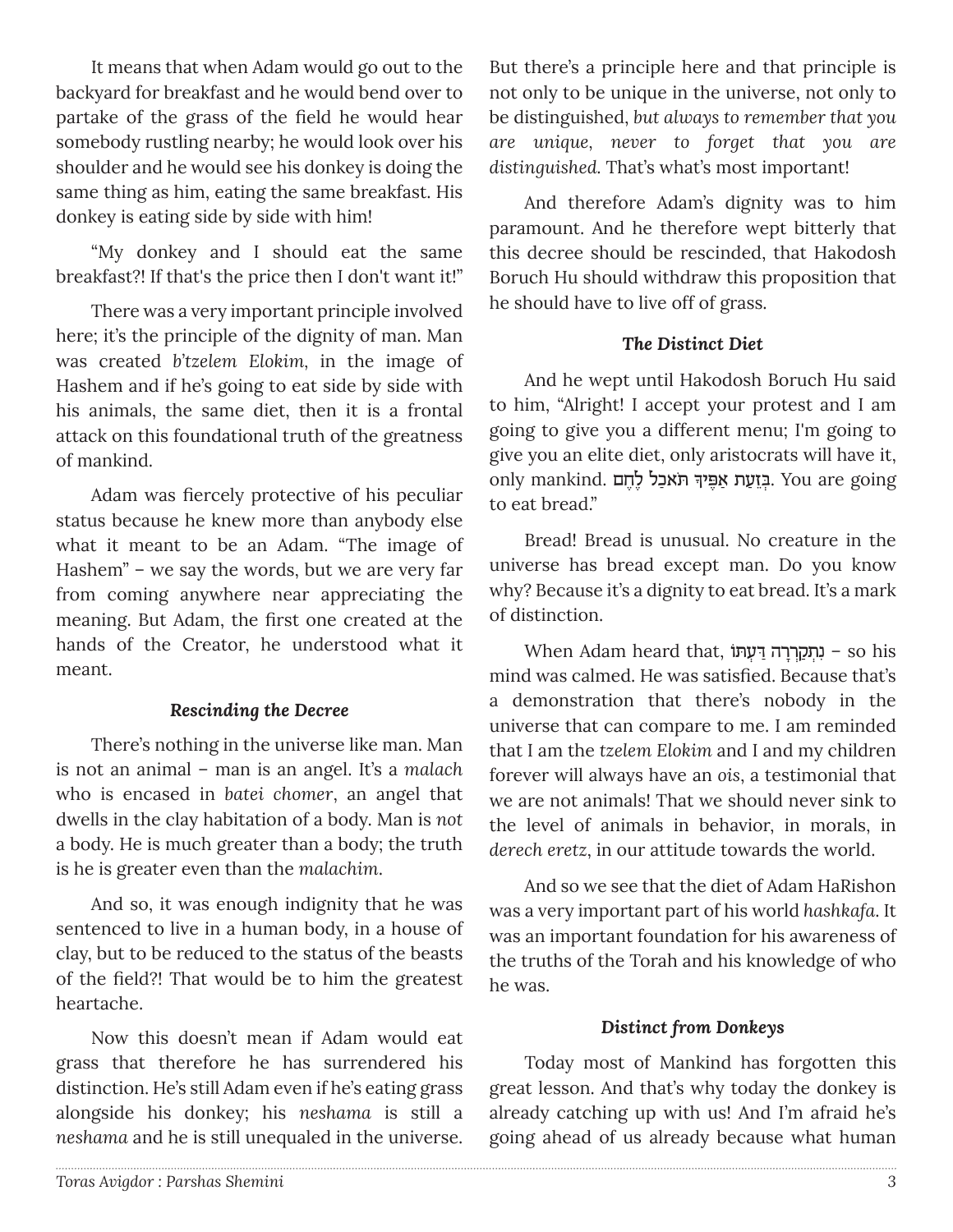beings are doing today. Under the inspiration of the New York Times, people are doing things that a donkey wouldn't stoop to do. A lot of humans have become worse than donkeys

But we follow the principle of the Torah! *Derech eretz* has a number of principles, but one of the chief principles of *derech eretz* is to demonstrate that you are different, to demonstrate that you have *tzelem Elokim*.

And therefore if someone were to pick up from the table a loaf of bread and take a bite from the loaf, it's an infringement on this principle of *tzelem Elokim*. You cut off a piece to size, that's all. You can't hold a very big hunk of bread in your hand like a helpless animal and eat from the whole thing. You can't bend over and nibble from the loaf like a *beheimah*.

### *Distinct from Dogs*

That's why the Gemara (Kiddushin 40b) says that *haochel bashuk domeh lakelev,* if a man eats in the street, he's like a dog. Even if he washed his hands and he made a *brachah,* if he eats in the street he is *domeh lakelev,* he's like a dog. Because a human being has to remember who he is and therefore he eats his bread in a different manner.

So if you walk in the street munching on a piece of pizza, you have to know where you belong, in which category. Whether you belong to the higher mammals or the lower ones, you weren't sure; but now you know where you belong and at the next lamppost you can pick up your hind leg and let go.

The world today has forgotten the sublime principle of חם∆ל ∆כלַ˙‡ֹ ּ – *You, Adam, shall eat bread*. And so before we go on, let's keep in mind what we have already gained tonight; and the next time you eat bread you have something to think about. It's a demonstration of the greatness of mankind, that רַחֲבִיב אַרֲם שִׁנִּבְרָא בִצֶלֶם – *How beloved by Hashem is Man, he's created in Hashem's image* (Avos 3:14)*.*  And it's a demonstration of what's expected of us. Our diet, bread and other foods instead of grass, is an eternal reminder of the greatness of Mankind that must always be kept before our eyes as a foundation principle of the Torah.

# *Part II. Human Diet*

### *We Are Different*

Now, all of this, the greatness of Mankind, is actually only an introduction to the subject because now we come back to the diet of the Am Yisroel; and it's an entirely new subject because the Am Yisroel is more than Man.

That's what the Mishna there in Pirkei Avos (*ibid.*) says. It's true that רְחֲבִיב אֲדָם שֵׁנִּבְרָא בְּצֵלֶם; an especial gift of *tzelem Elokim* was given to Mankind, a skyscraper of greatness. But when we come to the Am Yisroel we are building another, much taller, skyscraper on top of that one. Because the Mishna doesn't stop there. It goes on and tells us, yes, man is beloved because he's created in Hashem's image, but לײַביבין ישׂראל – Yisroel are *more beloved*, יֹשֵׁנִּקְרָאוּ בַּנִיִּם לַמֲקוֹם because they are *called the children of Hashem.*

You know, we're accustomed to hearing that we're all children of Hashem. Let's say when the Reform Jews get together with the NAACP to work together, they say it's because "we're all children of G.O.D." That's what they say but it's not Torah! No other people are the children of Hashem! Yes, they're Mankind! They're *tzelem Elokim!* It's a remarkable greatness, it's a remarkable potential for perfection that every gentile has within him but *chavivin Yisroel,* make no mistake about it, it's only you *are* = בַּנִים אַתָּם לַהֲשֶׁם אֲלֹקֵיכֶם .only you are *children of Hashem* (Devarim 14:1). We don't care what the world says, we stick by the Torah. "*You*  are My children and nobody else."

### *Greater Than Adam*

And if Mankind is distinguished with a special diet of bread and all the various foods for human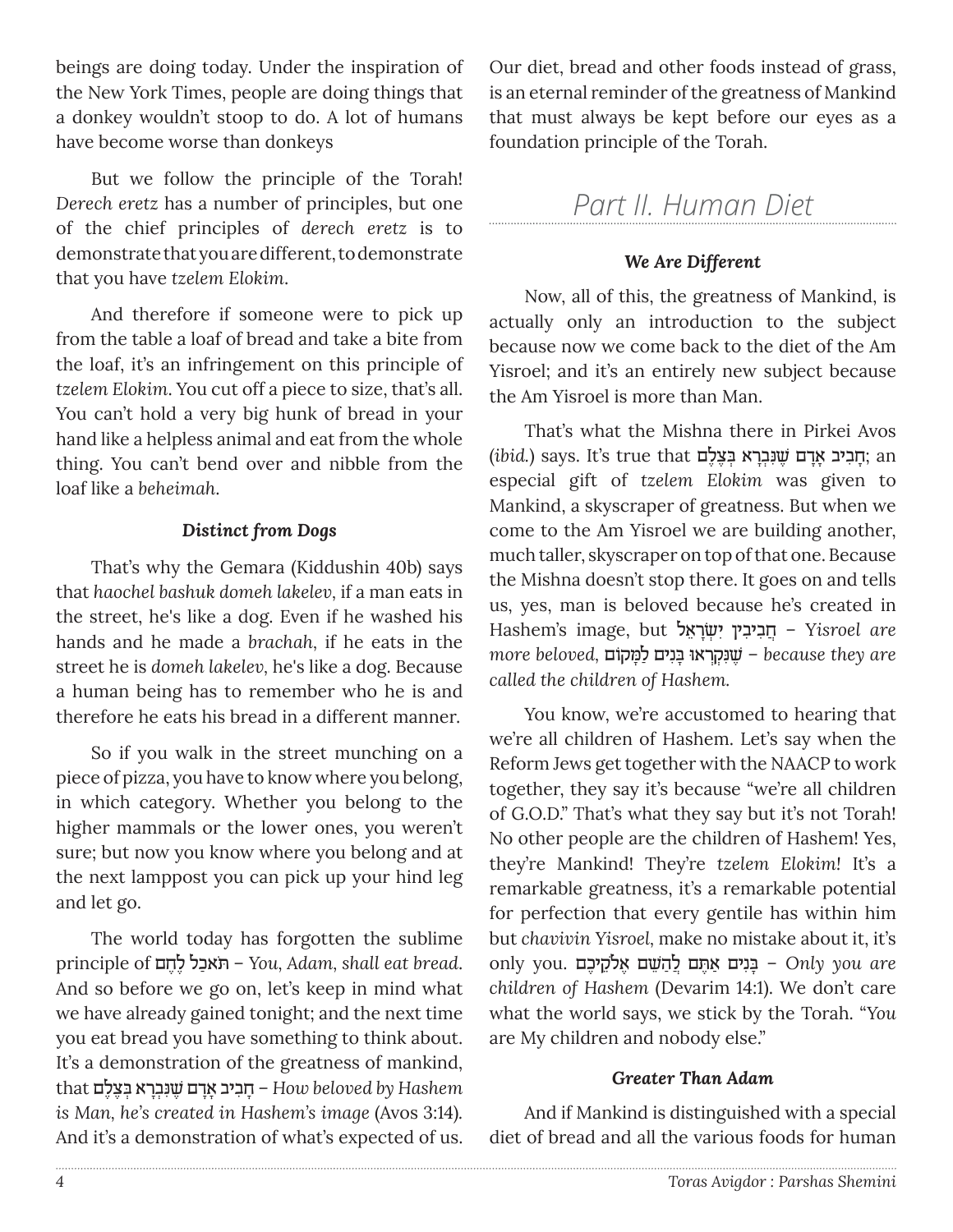consumption, so the Am Yisroel must be distinguished with an even more noble diet. Just as Mankind demonstrates its superiority over animals by its diet, so the Jew, the child of the King of the Universe demonstrates his superiority over Mankind by a still more restricted diet; a royal diet of princes.

That's why Adam *could* have eaten *sherotzim*. Along with his bread he could have eaten other foods that a Jew is forbidden to put in his mouth. Whether he did or not, I cannot tell you, but the Am Yisroel was elevated even above the greatness of Adam. The *am kadosh* was given a separate distinction on top of the distinction of Adam HaRishon.

And now we come back to the snails and the oysters in the Egyptian waters, to the mitzvah of our *parsha* to not eat the *sherotzim*. Hakodosh Boruch Hu, when He told us you cannot eat these things, that you can't eat mussels, you can't eat seafood, all those things that the nations have in their diet, so He said, "I have conferred upon you a very great honor now! כם ∆ ‡ ¿˙∆לה∆עֲמַּ הַ – *I have elevated you,* יםƒרַ ¿ˆמƒ ıר∆‡∆מ – ≈*from Mitzrayim.* It means, "I lifted you up. I made you distinguished. The fact that you cannot eat these foods is a demonstration of your greatness."

### *Kosher Is Everything*

All of the worms and snails and oysters and all the other delicacies that the gentiles are so happy to pay big money to eat; they sit and eat in a restaurant to the sound of music as they're ingesting worms and slimy things that look like – did you ever see an oyster? An oyster and milk? A man once described the experience to me. It was something slimy, he said. It was nauseating. It looked like somebody had emptied the contents of his nose into the milk.

The disgusting things that the nations eat – and even the less disgusting things – for them it's all right but not for us. הַבּל יִשְׂרַאֵל בְּנֵי מִלַכְים הֵם, All

*Jews are princes,* and therefore what the common multitudes eat is not our diet. It means that every time you eat kosher food, every time you check for a *hechsher*, it's a demonstration of your greatness; a reminder of your elevated status.

That's what the Gemara says, הַמַּעֲלָה אֲתִכֶם, it's a great *aliyah* for them that they're forbidden to eat *sherotzim*. It's such an elevation that Hakodosh Boruch Hu says (Gemara *ibid.*), "If I took you out of Mitzrayim only for one thing, that you shouldn't eat these things that *goyim* eat, it's worth that." It means that's the whole business! Although there's a whole Torah waiting for us but for this alone it would be enough – if no other purpose was achieved by taking you out except this one, to put this stamp of royalty on you that you cannot eat these things, it was worth coming out of Egypt.

And therefore the Jew realizes that kosher is  *have E*verything to him. נְאֲבְדִּל אֲתִכֶם מִן הַעֲמִים *separated you from the nations.* That's said in our *parshah* of forbidden animals. You cannot eat these forbidden animals because I have separated you from the nations. That's your greatness. That's your mark of distinction.

# *Proud of Our Kishke*

And therefore we don't look down on dietary laws. Some Jews ridicule, they say "The Orthodox are only *kishke* Jews, only intestinal Jews. All they worry about is food, kosher food." But it's not a small thing. It's important; very important, very, very important. What you eat, that's what you are. It's a mark of royalty. And the Torah itself says that. That's the sign of distinction from the nations of the world and we won't give it up. We'll hold onto that badge of royalty forever.

Here's a rich man and he could eat in all the restaurants but he's sitting and eating a sandwich in his office because he's a prince. A person is traveling for business and he doesn't know where to go for lunch. Even if has to fast all day long he's happy. That's a mark of a prince!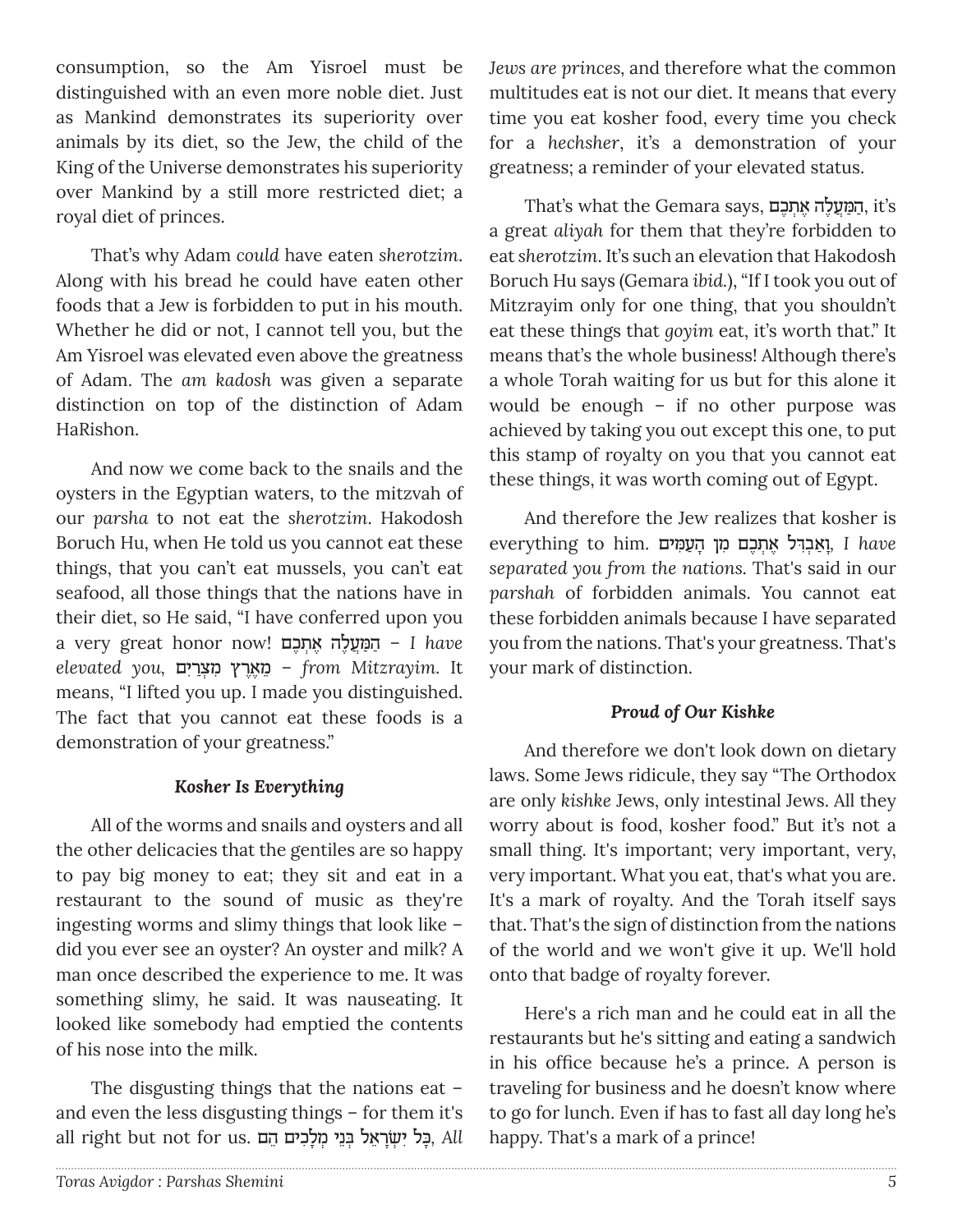And that's why when a person passes a salumeria, an Italian delicatessen, and he see in the window all kinds of appetizing baloney, if he says, "Oh well, it's not kosher," that's a missed opportunity. Because according to the principle of the Torah, he should say, "*Baruch Elokeinu shehivdilanu min hatoim.* I thank You Hashem. You gave me a privilege not to eat that."

You look at the window, at the dried wurst hanging from the ceiling and generate a certain feeling: "*Feh*! I'm too aristocratic for such food."

### *Let Them Enjoy*

For them, by the way, you should have appreciation. It's beautiful to see that Hashem is feeding qoyim. דְהֵין אֵת הַעוֹלַם כְּלוֹ בְּטוֹבוּ *He feeds the* ¿ּב≈חן ּו ¿ב∆ח∆ס" ּו ¿בַרֲח ƒמים *.goodness His with world whole* means that *gentile salami tastes good*. And so if you see a gentile salumeria or you see someone standing on the street corner selling hotdogs and a *goy* comes over and gives money and buys a hotdog and eats it, so you should think, "Hashem is feeding him."

So for the *umos ha'olam* – alright. Let them eat *treif* salami and hotdogs and snails. That's very good if all you are is a *tzelem Elokim.* But we look down on this, "*Feh*! We are aristocrats!"

You never thanked Hashem for elevating you by means of your diet? Don't miss that opportunity; as you're walking on the avenue look for a seafood place where you'll be able to exercise your mind in this noble activity of understanding what Hakodosh Boruch Hu did for us. When you see snails in the window, don't just pass by. Think, *"Boruch Hashem!*" You should get the attitude that it's undignified for you. It's for gentiles to eat lobster. Gentiles can eat pork. For a Jew, not only it's *ossur*, but it's a descent to the bottom of the social ladder.

### *Earning the Honor*

Now, you have to understand however that once you know of your aristocracy, then you have

to live up to it. You have to behave accordingly. It's not enough for a person to know that he is a Jew; *he has to feel it in all of his behavior!* He behaves like a Jew behaves. There are certain rules that aristocrats follow. And therefore the aristocratic Jews have certain *chukei derech eretz* that the *Torah* prescribes and the aristocratic Jew lives with such a perfection of behavior that he earns the appellation, he earns the honor of being called "Son of the King".

A Jew who understands why he eats kosher never thinks that by looking like a *goy*, by having a haircut like a *goy* or wearing Reeboks like a *goy* or wearing pants like a *goy*, jeans, whatever it is, that we're doing something that makes us better. *Chas v'shalom*! We're sinking into the mud! We're drowning into the *tzoah*, in the filth of the *umos ha'olam*!

### *Be A Smart Turk*

Only gentiles go to the movies. Anybody who has aristocracy, it's beneath his dignity to enter such a place. A place of *meshugoyim*! Fools! To see things that don't exist, a story that never happened, a film filled with foolish corruption.

When I pass by a movie and I see a big line waiting to be admitted to the place of morass and they want to pay for it too, I see one or two *yarmulkas*. I say, "What's this?! A prince waiting on line for such garbage?!"

Once I stopped someone; a man with a black hat. I said, "Why are you standing in line here?! A Jew should want to go into a place like that?!"

"I'm not a Jew," he said to me. "I'm from Turkey. I'm a Turk. And anyhow I'm not going in there. I'm just waiting here."

"Oh," I said, "You're a smart Turk."

When a man learns the attitude of aristocracy, he looks down. He despises these things!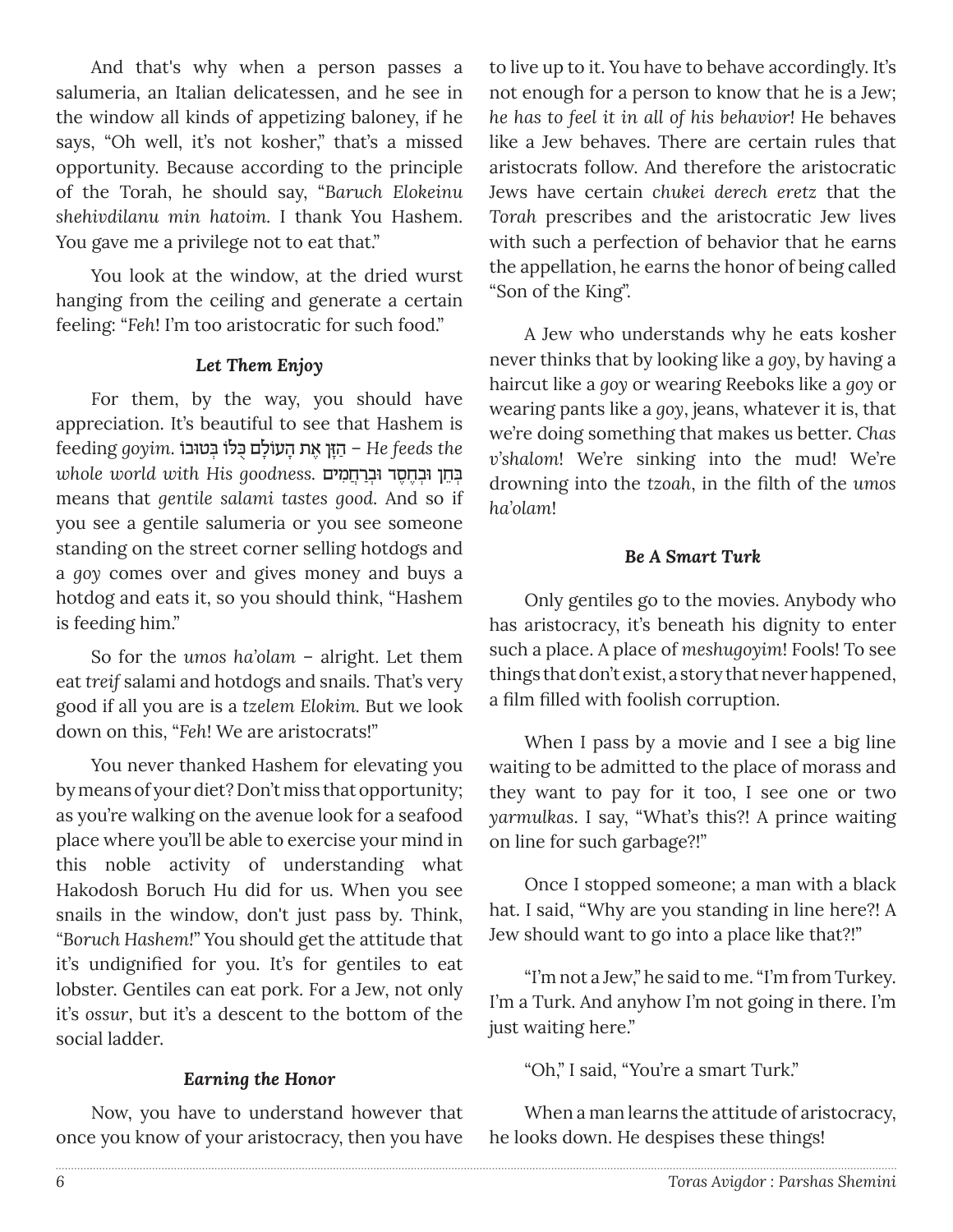### *Always Be Happy*

And so we begin to see that it is not easy to be a Jew. Like a person once said, "It's not easy to be a Jew." But he didn't understand what it meant. It means that a Jew has to have in mind a great deal of meditation, of radial reflection. We must constantly be aware of our greatness.

The reason that you find Jewish people who are ashamed of their Jewishness is because they are ignorant of their greatness. If you learn Chumash properly, if you learn Tanach properly, you begin to understand what a great privilege it is to belong to the Am Yisroel. **אַשְׁרֶיךְ יִשְׂרְאֵל** *fortunate you are Yisroel,* ָ מוךֹ כָ מיƒ - *who is like you!*

A Jew has to sing at all times; his heart should sing within him because Hakodosh Boruch Hu has  $e$ ielevated him. אַשְׁרֵי הַעָּם שֵׁכָּכָה לֹוֹ *the nation that thus is their lot;* you know what lot? י **אַל**ֹהָיו - That Hashem chose us; He's *our G-d.* And therefore at all times we're singing in our hearts, אַשׁרינו מה טוֹב חלקנו - How fortunate we are! A Jew has to be happy at all times because of the great honor that he possesses.

And in an upside-down world it's a constant *nisayon* to feel that, never to lose sight of the great principle of ם≈˘ּׁ הַלַ ם∆˙ּ ‡ ַ ניםƒבָּ, that we are the princes of this world. And one of the great and most common, one of the all encompassing ways that we constantly remind ourselves is by means of what we eat and what we don't eat. Who are we, plain nobodies? A cat will eat anything. A *goy* not so much but still it doesn't need a *hechsher*. But a king has a special diet. And we are the privileged ones who every day demonstrate our status of being chosen as Hashem's children, by means of our noble diets.

#### *Next Level Food*

Now, we have to know that as important as it is what we've said up till now, as great as it is this demonstration that the *parsha* of *sherotzim*  teaches, something else is being taught to us by means of these *dinim* of what can and cannot go into our mouths. Because up till now we spoke on one level, that we are not permitted the diet of the nations of the world as a *demonstration* of our aristocracy: כם ∆ ‡ ¿˙∆לה∆עֲמַּ הַ – *I lifted you up from Mitzrayim.* "I made you exalted, says Hakodosh Boruch Hu "above all the nations."

But now we go to a second level, a higher reason why we don't eat these things. Because it's not merely as a demonstration of our aristocracy; there's something else that the laws of *kashrus*, the elevated status of eating kosher food, come to teach us. And it's a very important principle that we're going to learn now.

It's the great principle that *the Jewish body is a sanctuary.* The body of a *ben Yisroel* or *bas Yisroel* is a Beis Hamikdosh! And we have to study that well because it's not a *mashal*! It's actually true that our bodies are holy – and just because of that it's forbidden to bring into it something that is unworthy.

### *Introduction to Pesach*

And that's a very important introduction to the Yom Tov of Pesach because that's when we achieved that status when we came out of Boruch ,הַמַּעֲלֶה אֶתִכֶם, when Hakodosh Boruch Hu elevated us at Yetzias Mitzrayim.

There's a *possuk* in Shir HaShirim (4:16) that says like this: פוןֹ ˆ ָ ריƒעוּ – *Awake, bestir yourself, O' north wind,* ימןָ ≈˙ י‡ƒ בוֹ וּ – *and come, you south wind.*  The north wind is told to move, to move away, and the south wind is told to come and take its place.

And the Gemara (Zevachim 116a) tells us a queer *peirush*. Who is the north wind? North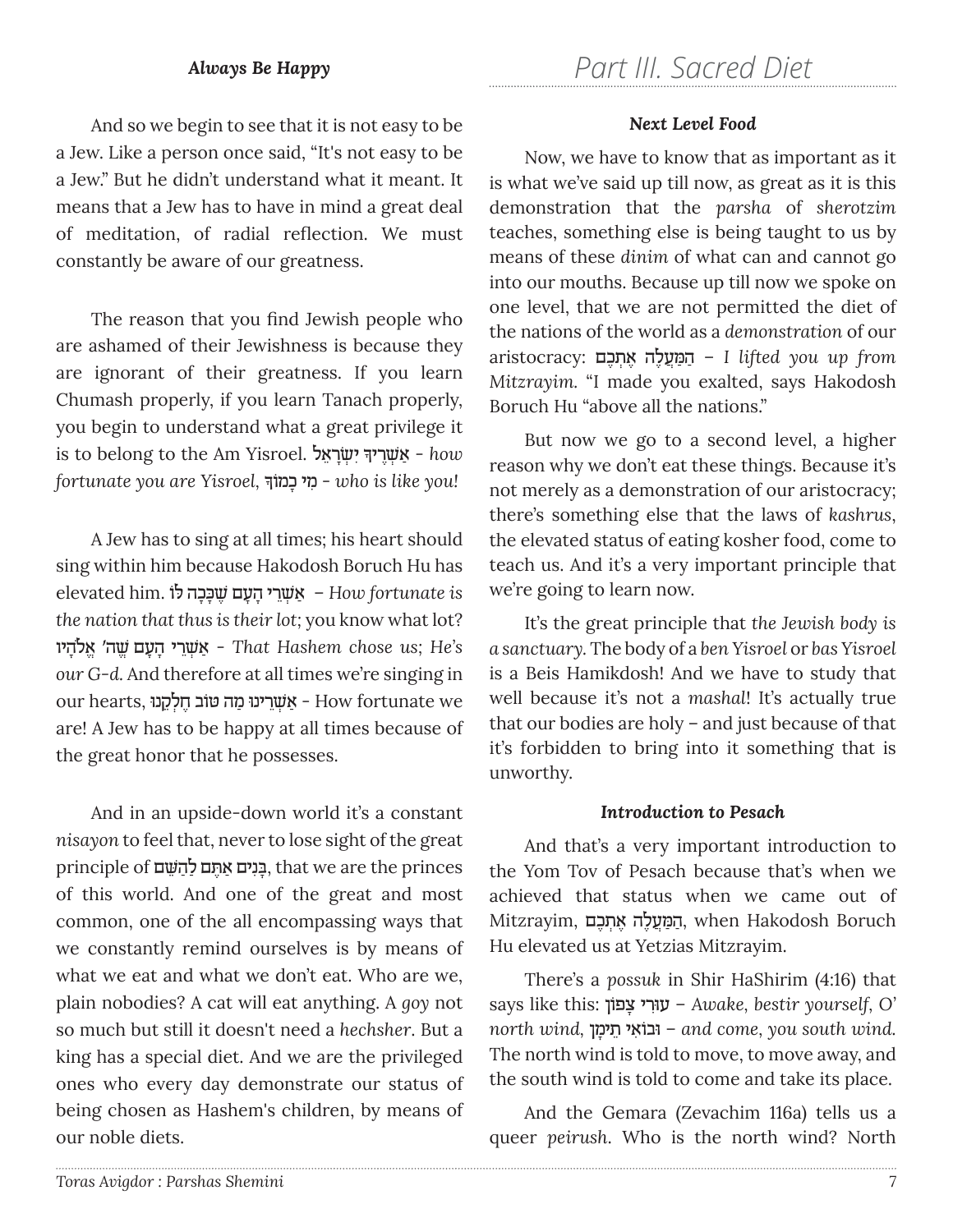means all the nations of the world. And which nation is represented by the south? That's us, the Am Yisroel. נבוֹאִי *– Move on, all the nations*, וּבוֹאִי ימןָ – ≈˙ *and come in, the Am Yisroel.* We take the place of the *umos ha'olam*.

What does it mean we'll take their place? I'll tell you two *pshatim* and both are true. One interpretation is that it's talking about Eretz Yisroel at the time that we came out of forty years in the Wilderness. The nations of the world lived there for generations and those generations are told to move on to make place for the Am Hashem. It's our land now. You watched over it, you planted beautiful gardens and built stone houses – very good, very good. But now Hakodosh Boruch Hu has taken us out of Mitzrayim and He has decreed that it's time for you to move on and for us to take your place. That's one *pshat*.

### *The Glorious Future*

Another understanding is that it's talking about *l'osid lavo*. In the future all the nations will be demoted and the *Am Hashem* will be recognized as the princes of the world. Of course, we're the princes even now but the gentiles have a hard time admitting it, they have a hard time recognizing it. It's among ourselves that we have this secret. But in the future it'll become clearly evident to all.

Like it says openly in Sefer Yeshaya (49:23), ¿ לךָ ווּ חֲ˙ַּ¿˘ ׁ יƒ ıר ∆‡∆יםƒפַּ‡ַ – *they'll bow down to the earth*  ¿ ¿יַל≈ח ּכו *,you to* יךƒלַ¿'רַ פרַעֲוַ *– and they'll lick the dust of your feet.* Yeshaya says openly *l'osid lavo* the nations will feel it a privilege to kiss the dirt under your feet. And another *possuk* (*ibid.*  $60:14$ ), וּהַלְכוּ ¿ ׁ¿˘ ֹחוַח ¿ּב≈ני ¿מַעַּנƒיך יךƒלַ – ≈‡*the children of those who once persecuted you will go to you bowed down and they'll bow down to the dust of the earth and kiss the dirt under your feet.*

And that's what our *possuk* is saying. עזרי צִפוֹן יִ יְבוֹאִי תֵימָן! In the future, the nations of the north – it means all the gentile nations – will make way for the nation of the south, the Am Yisroel. Our

princely status, our distinguished aristocracy, will be recognized by all.

# *Different Kinds of Offerings*

But still the language of the *possuk* has to be explained. Because after all it's a question, why are the *goyim* called the 'north'? And why is the Am Yisroel called the south? Where do north and south come in here?

Now we have to listen to a big principle that you'll hear now, a remarkable principle.

The only kind of offering that the nations of the world can ever bring are *olos*, burnt offerings. The nations of the world always brought offerings, even before the Torah was given. We know that Adam HaRishon brought offerings. Kayin and Hevel brought *korbonos*. Noach brought *korbonos*. But all their *korbonos* were *korbonos* of the north, burnt offerings that are brought on the north side of the *mizbeach*. An *olah* is kosher only if it's ¿ $\,$ sacrificed עַל יֶרֶךְּ הַמִּזְבֵּח צְפַנָה, on the north side of the *mizbeach*.

So we tell them, "פוןֹ ˆ ָ ריƒעוּ – *Move on you people of the north side of the mizbeach,* ימןָ ≈˙ י‡ƒ בוֹ וּ *– now come and take their place, you Am Yisroel, the people of the south.*" We are the nation of the south because in addition to *olos*, we can bring *shlomim* that are offered on the south of the *mizbeach*. The  $\it{olah}$  you slaughter only on the north, על יֶרֶדְּ הַמִּזְבֵהַ נהָפֹˆ ָ , but *shlomim* you can slaughter anywhere. You can slaughter them on the south if you wish.

But that's no answer yet. Because what of it? So the *goyim* have only *olos* and the Am Yisroel have *shlomim* too; very good, but what's so important? Is that a reason why the *goyim* have to move on and the Am Yisroel take their place?

### *Sanctity and Sacrilege*

Now listen to the principle. Before Yetzias Mitzrayim nobody ever dreamed of putting a piece of a *korban*, a piece of sacrifice into his mouth. You mean to say you're going to chew up a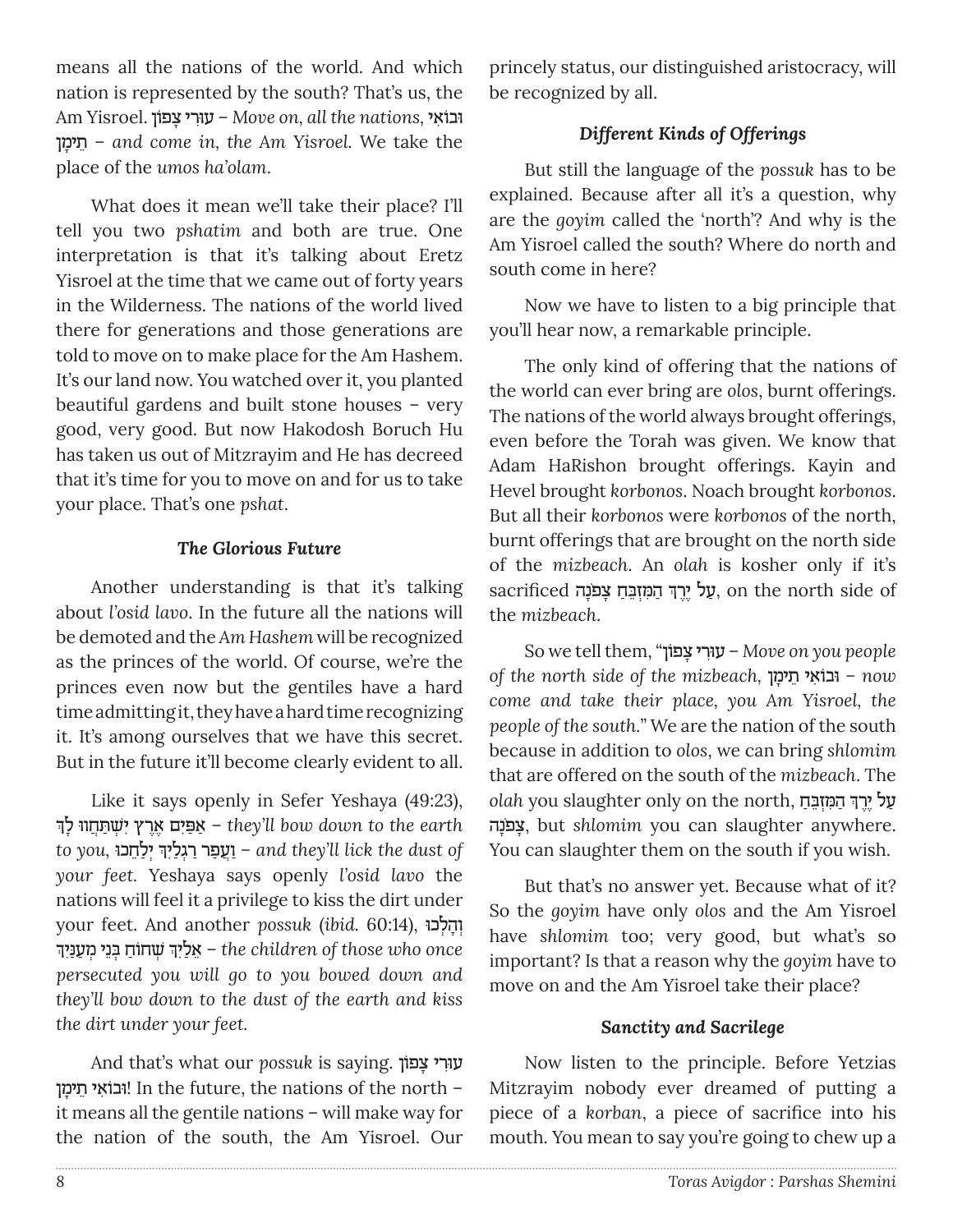piece of the *kodshei Hashem* and reduce it to garbage? It'll go down into your intestines and then later you'll excrete it? That's sacrilege! Nobody ever dreamed of treating the *kodshei Hashem* in such a manner.

Until we came to Yetzias Mitzrayim. The *korban Pesach* was a very big novelty; it was the very first time in the history of the world that an offering was eaten. On Pesach night a revolution occurred; the entire picture of history changed  *bnei* – יִאֲכְלוּ אֶת הַבָּשָׂר i <sup>−</sup> The bnei *Yisroel must eat the flesh of the sacrifice (Shemos 12:8).* We were commanded to eat from the *korban Pesach*!

At that time Hashem declared that the Jewish body is *kodesh kodoshim*. You hear such a thing?! When a Yisroel consumes a *korban* it's like the fire of the *mizbeach* is burning it! And that's the answer to how it could be such a thing now that never happened before, that a human being eats from a *korban*. Because a Yisroel is not a human being! He's much more than a human being! That's a very important lesson we learned at Yetzias Mitzrayim.

From then on, we eat from the *korbanos*. We eat *kodshim!* No nation ever dreamed of insulting the *kodshei Hashem* by eating it until the Am Yisroel came along and Hakodosh Boruch Hu said, "Yes, they can eat, because when they put *korban* into their mouths, it's burning on the offering on the *mizbeach* to Hashem."

## *Rejecting the Stranger*

Now that was the demonstration of the *korban Pesach*. It is *only we* that Hashem has decided can eat the *korban Pesach*. So let's imagine in Eretz Mitzrayim on that great night wherever there were Bnei Yisroel, in every house they were roasting the sheep on the fire. Imagine, thousands and thousands of homes. They weren't wealthy; they were servants to the Egyptians and they had poor little homes, but there were very many of them. In fact there were already two million of them. And in all of these homes they were roasting lambs that night. And so the odor of roasting lamb began coming out of the houses.

And the Egyptians who passed by, sniffed at it. "We wouldn't eat such things. Lamb, sheep, we wouldn't eat that." But their mouths were watering and in their hearts they were very envious of the Bnei Yisroel. Roasted mutton is delectable and the aroma it gives off is very tempting. Now suppose an Egyptian decided to yield his principles and come in and participate. As he walked in, he'd see a man standing in front of him. "Nothing doing," he said. "I'm sorry my friend, but you can't come in tonight." בַּל בֵּן נֵכָר לֹא יֹאכַל בּוֹ a stranger cannot *eat from the Pesach sacrifice.* (Shemos 12:43)*"*

"Why not?" the Egyptian says.

"What can I do?" he says, "Hakodosh Boruch Hu says that we are chosen to eat the *korban Pesach and only we*."

### *The Shechina Within You*

So now we begin to see that the eating of the *korban Pesach* among other purposes was to demonstrate the superiority of the Am Yisroel. That night we sat down and only we, nobody else could come in. Even a gentile king couldn't come in and eat the *korban Pesach*. To demonstrate that we are not only distinguished aristocracy, but our *bodies* are holy. We're not ordinary people, we're not only *tzelem Elokim*, we're much more than that.

That's why the nations of the world will have to move on and make place for us. "I'm introducing the Am Yisroel to the world," Hashem says. "Move out of the way for the holy nation; not only the distinguished nation, the aristocratic nation, the chosen nation, *but the holy nation!"*

And so I go back to the beginning. Our special diet, the laws of *kashrus*, are not merely laws; they are signs of nobility. Why don't we eat all of those foods that Mankind, that *tzelem Elokim*, can eat? ַה ַּמֲע∆לה ∆ ‡ ¿˙∆כם *,Hashem am I Because* – "ƒּכי ֲ ‡ƒני ַה ּׁ≈˘ם